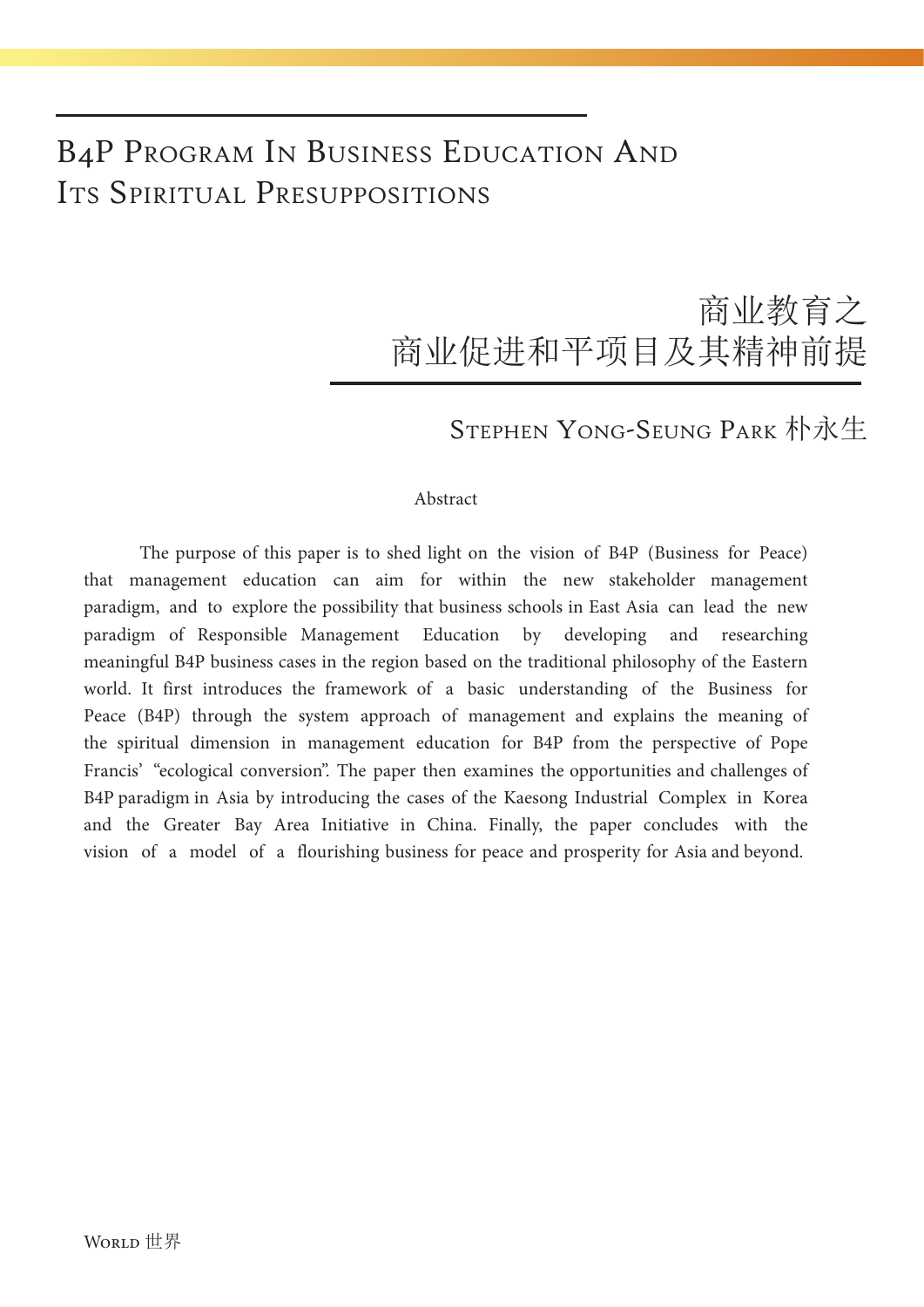#### B4P as the Ultimate Agenda of Responsible Management Education

Since the UN PRME (Principles for Responsible Management Education) was established in 2008, more than 700 business schools around the world have been working together to implement a new business education model that enables future business leaders of companies to fulfill their social and environmental responsibilities (Park, 2018). In particular, business schools participating in UN PRME are making efforts to lead the sustainable future of the international community through the practice of responsible management education centering on the 17 agendas of SDGs promulgated in 2015. Among the 17 agendas of the SDGs, the 16th goal is the construction of a sustainable, peaceful, and just society, a topic that is often not easily linked to corporate social responsibility (Williams and Park, 2019).

When companies are perceived as a group with the sole purpose of maximizing profits, they are often seen as destroyers of peace. In the history of Western imperialism that came along with industrialization after modern times, corporations became the cause of disputes around the world along with national governments (Robins, 2007; Thomas, 1996). Even today, companies in contemporary society are singled out as the main culprit undermining environmental sustainability due to reckless resource development and environmental pollution, and social sustainability due to deepening social inequity caused by irresponsible company practices (Perkins, 2004). However, going beyond this traditional shareholdercentered corporate management paradigm, the new socially responsible management paradigm of the 21st century opens the possibility of a

peaceful contribution by companies (Park, 2019).

This paper intends to discuss the effect of responsible management education in business schools in promoting sustainable peace and justice in the international community. Unlike negative peace, which means only the absence of violence or fear of violence, as scholars of peace studies suggest, positive peace means the attitudes, institutions and structures that create and sustain peaceful societies (Galtung, 2012). The transition from traditional egocentric shareholder-centered capitalism to the new eco-centric stakeholder capitalism opens the possibility of positive-peace building by the corporate world (Williams and Park, 2019).

"Going beyond this traditional shareholder-centered corporate management paradigm, the new socially responsible management paradigm of the 21st century opens the possibility of a peaceful contribution by companies."

The discussion of positive peace opens the possibility of peacebuilding through the stakeholder management paradigm. In addition, transforming the management paradigm from shareholder perspective to a stakeholderbased model will require a fundamental shift in business leaders' convictions about corporate management. This is to evoke the vocation of the business school of consciously nurturing future corporate leaders, by awakening the spirit of responsible corporate management in the interconnected business ecosystem. In this regard, future business education should provide students with a learning experience in the spiritual dimension.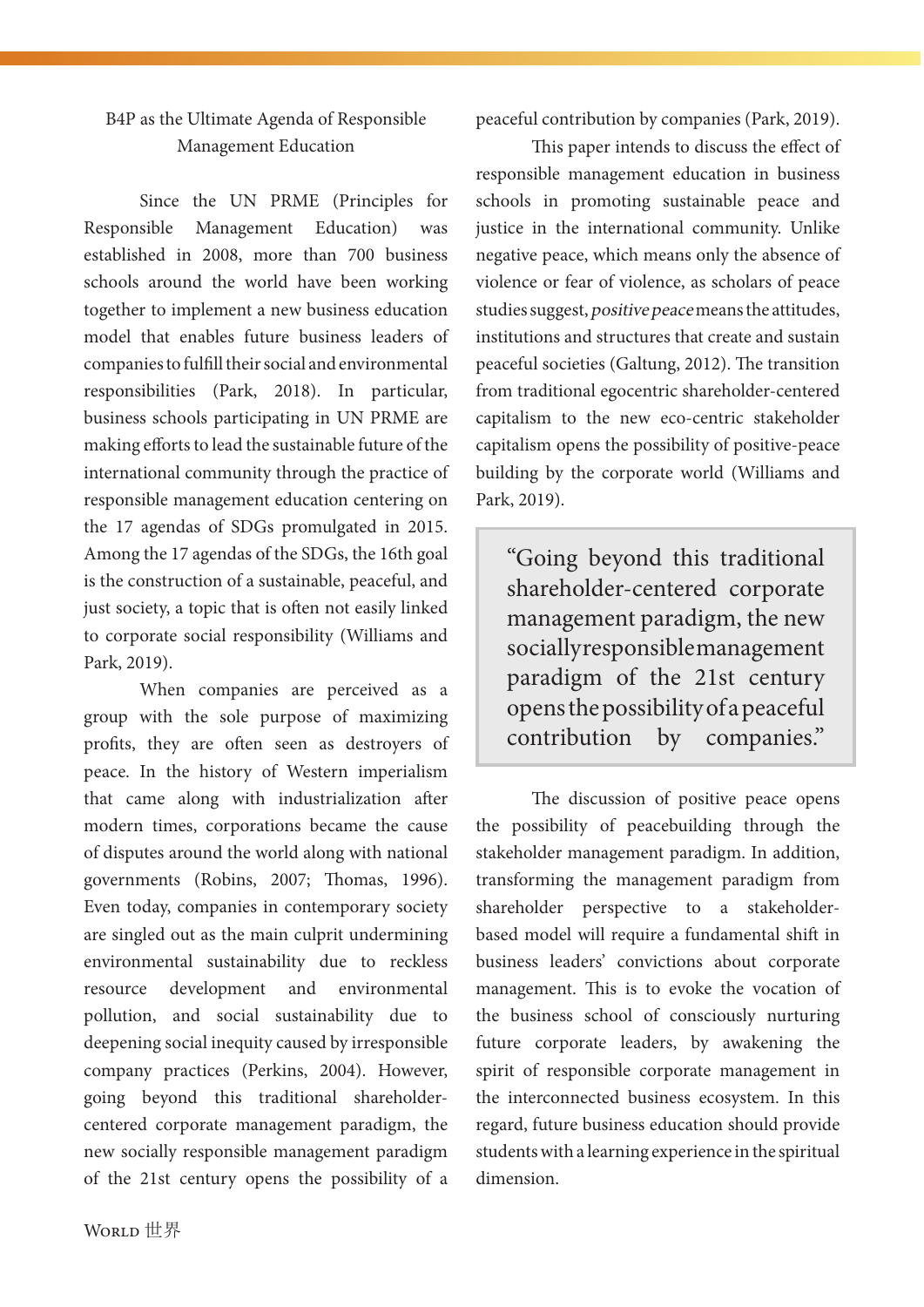The significance of responsible management education has a special meaning for business schools in Asia. East Asian countries such as China, Japan, and Korea achieved significant economic growth with their own remarkable stories in the turbulent modern history that emerged along with Western imperialism after the Industrial Revolution. Western capitalism has formed a new type of development model of state capitalism in those Asian countries with great success, but the recent global crisis symbolized by Covid-19 has shown that the whole of humanity now has reached a turning point in demanding a new paradigm of life, especially the way of running business, for the sustainable future of the global community, both East and West. And in this new era of an "Asian Century"—indicating that Asian GDP in 2020, as a share of world GDP at purchasing-power parity, is higher than that of the rest of the world (Schwab, 2021) the historical importance of Asian business leaders and management schools cannot be underestimated.

This paper first introduces the framework of a basic understanding of Business for Peace (B4P) through the systems approach to management and explains the meaning of the spiritual dimension in management education for B4P from the perspective of Pope Francis' "ecological conversion" (Pope Francis, 2015, pars 216-221). The paper then examines the opportunities and challenges of the B4P paradigm in Asia by introducing the cases of the Kaesong Industrial Complex in Korea and the Greater Bay Area Initiative in China. Finally the paper concludes with the vision of Asian model of flourishing business for peace and prosperity for Asia and beyond.

#### Conceptual Framework of B4P: A Systems Approach

To effectively examine the theme of B4P, the systems approach to management provides a useful framework. As noted in Figure 1, the Systems model of business activities can explain the possibility of B4P in each part, such as input, transformation, and output of a given business operation (Park, 2019).

The most fundamental input of the management system is the paradigm of business itself; in particular, the new management paradigm aims for coexistence with stakeholders in the corporate ecosystem, namely stakeholder capitalism. In this new paradigm of corporate management, business aims for the virtuous cycle of an economic ecology, in which the sustainable prosperity of society and the environment is taken into consideration in the choice of industry and all subsequent business strategies. All of these are solid foundations for the positive peacebuilding of the communities in which businesses operate.

In the transformation stage the management system, meaning the production process of business corporations, the B4P effects can happen in more specific manner. In other words, corporate management contributes to the sustainable prosperity of the overall society through a series of functional strategies (e.g., marketing, human resources, production, etc.) in which coexistence with stakeholders such as consumers, employees, investors, and business partners is achieved.

In addition, companies create a transparent and ethical social atmosphere through compliance management and play the role of public diplomacy by maintaining a winwin relationship based on trust with various parties in the community where the business operates. As such, the transformation stage of the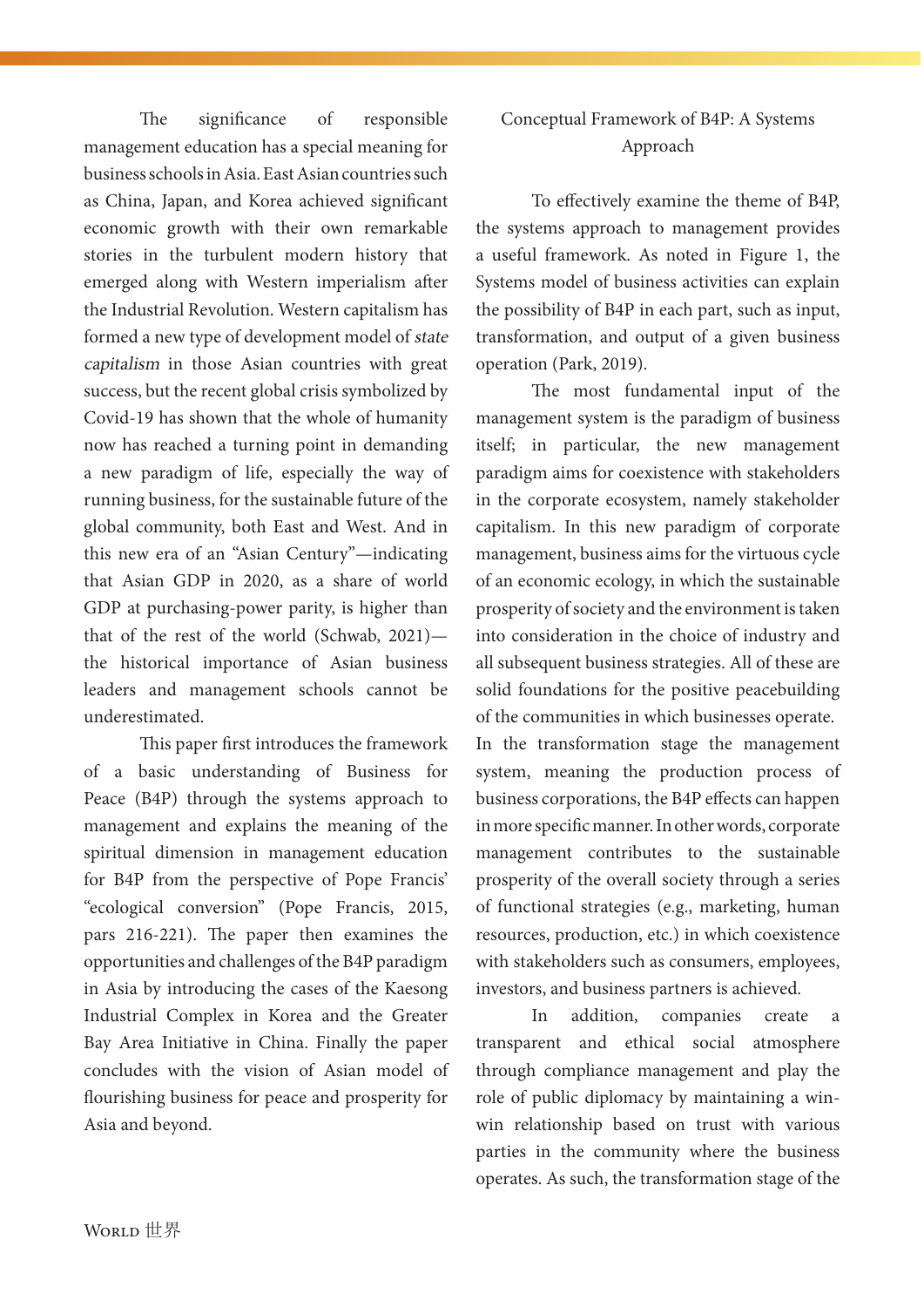management system with stakeholder perspective also contributes to the construction of positive peace in the community.

The B4P effect is completed in the output stage of the management system. The economic development of the community, including the provision of employment and wages, is itself a foundation for the peaceful society. In addition, environmental sustainability and social justice pursued throughout the stakeholder management paradigm are important conditions for the construction of a sustainable peace in the community in which the enterprise operates.

Since the Industrial Revolution, everintensifying competitive market pressures have made business corporations to focus on zerosum based profit maximization doctrine while ignoring the possibility of B4P effects. It may not be exaggerating to observe that such an egocentric world view caused self-interested behavior in the global marketplace resulting in today's complex crises such as climate change, social inequality, and human alienation that the contemporary global community faces. It is the corporate world that has caused the world's sustainability crises and holds the key to overcoming them.

Teaching B4P: Towards Ecological Conversion

The most fundamental input factor for the transition to the B4P paradigm is the transformation of the business leader's worldview. That is, for the genuine paradigm shift of business, the corporate leaders' own transformation from a self-centered to an other-centered world view will be essential. It is at this point that the spiritual awakening of business leaders is required for the B4P management paradigm. This is in line with the concept of ecological conversion emphasized by Pope Francis in his encyclical, Laudato Si' (Pope Francis, 2015, pars. 215-221).

Today's business schools around the world should lead students to form a new worldview through spiritual awakening and to use the business knowledge and skills acquired in their learning process for the good and universal



Figure 1. The B4P Framework: A System Approach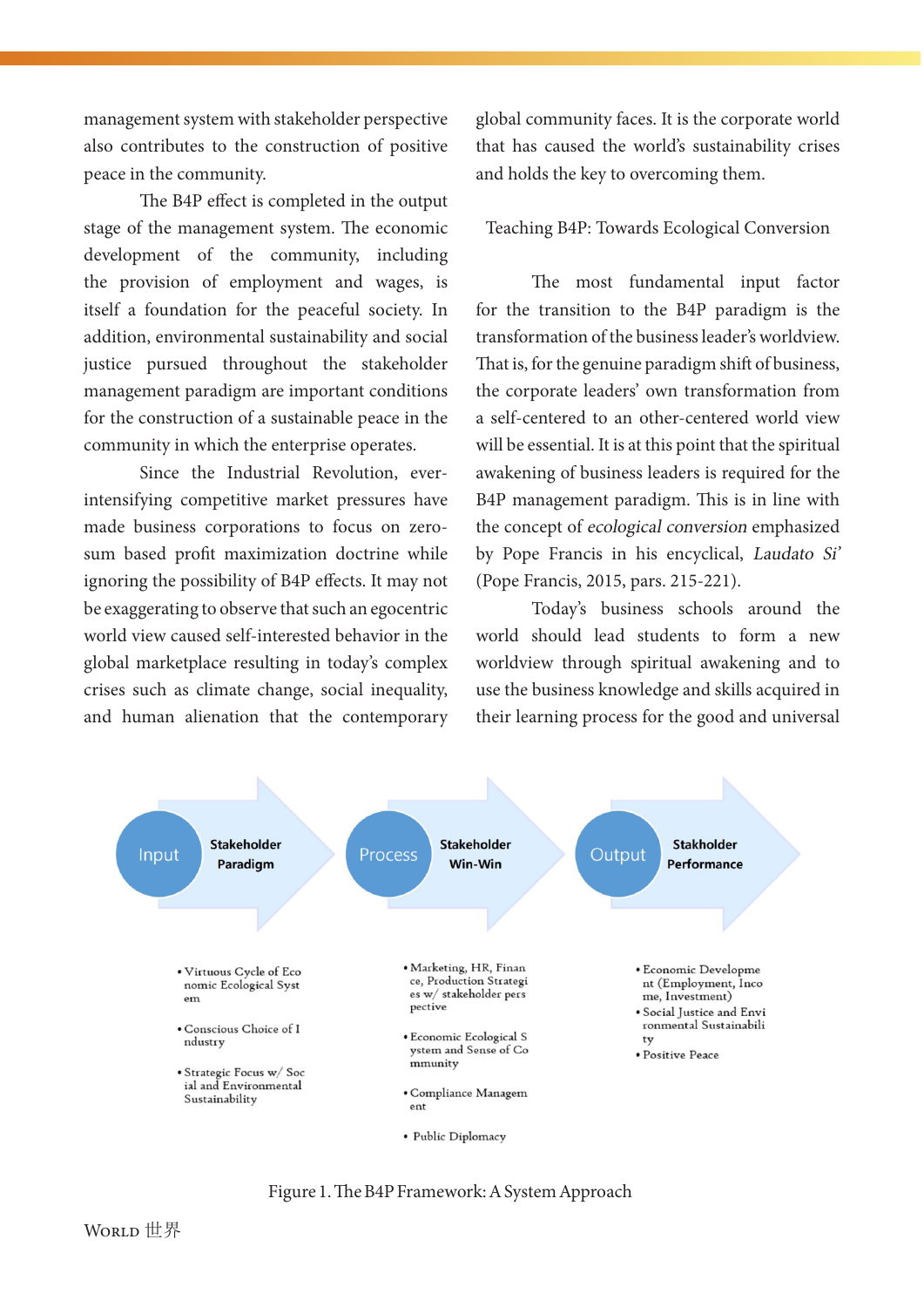purpose of the whole community. As Pope Francis stated in Laudato Si', "Our efforts at education will be inadequate and ineffectual unless we strive to promote a new way of thinking about human beings, life, society, and our relationship with nature (Laudato Si', 2015, par. 215)." Genuine corporate social responsibility and responsible management education of business schools are all eventually based on ecological conversion, which eventually requires metanoia from all stakeholders. And this ecological conversion should first start with business leaders and educators, and then it will spread with the empathy and participation of other stakeholders.

Spirituality will have an important meaning in the management of future corporate organizations. The new paradigm of B4P marks the end of the materialistic management paradigm. In the model of corporate management promoted by the stakeholder management paradigm, frugality, deep ecology, trust, reciprocity, and responsibility for future generations and the value of authenticity will be the keywords, which are in direct contact with the value of spirituality (Bouckarert and Zsolnai, 2012).

How then can today's business schools accomplish the mission of conscious business management education in the spiritual dimension? This will be a huge challenge for business schools that have focused on shareholder-oriented mechanical efficiency since the advent of the industrial society. Management education that aims at the ecological conversion of learners requires 1) conscious educators (i.e., business professors), 2) the practice of creative and responsible teaching and research, and 3) the practice of the business school's own ecological and social responsibility (Park, 2018).

As with all social movements, it is important for individuals and organizations with a common purpose to spearhead the transformation towards the new paradigm of management education. In this regard, UN PRME (Principles for Responsible Management Education), established in 2007, will be an excellent platform for a continuous and effective business management education paradigm shift for participating business schools around the world. In particular, the six principles of UN PRME, 1) purpose, 2) values, 3) teaching, 4) research, 5) partnership for practice, and 6) communication, provide an effective compass for business schools that pursue a new management education paradigm (Williams, 2014).

"The new management education should start from the ecological conversion of teachers and learners, aware of a spiritual dimension. It is also the calling of business schools in East Asia of our time to evolve into a new paradigm of management education by combining with the traditional philosophy of life and ecological system of the East."

Challenges and Opportunities: Asian Perspective

The newly emerging management paradigm of B4P which is based on stakeholder capitalism and responsible management education have a special meaning for East Asian countries. The history of East Asian business is related to the history of Western-centered imperialism that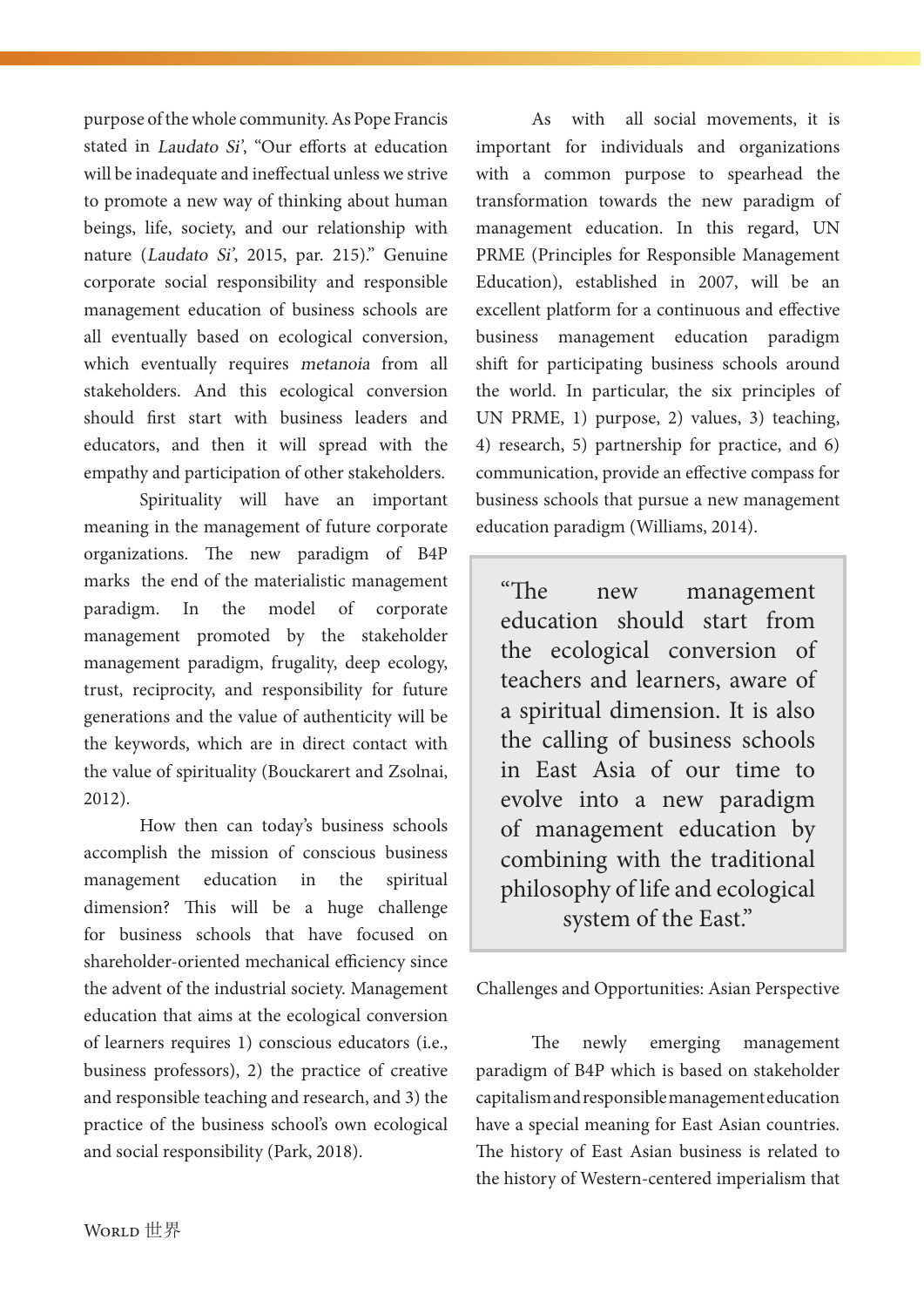has been focused on the pursuit of zero-sum selfmaximization and the consequent damage to the ecological system. In fact, extreme examples of this distorted history of capitalism have emerged through East Asian regions such as the Korean Peninsula and China's SARs including Hong Kong and Macau.

In this context, the recent cases of the Kaesong Industrial Complex (KIC) on the Korean Peninsula, and the Greater Bay Area (GBA) Initiative which is starting in Southern China warrant intimate attention from researchers and practitioners of responsible management for their possibilities of becoming excellent B4P cases from East Asia.

The KIC is a special economic zone of the Democratic People's Republic of Korea, which was jointly sponsored by the Republic of Korea (South Korea) and the Democratic People's Republic of Korea (North Korea) from 2004 to 2016. The founding vision of KIC was to promote peace and security on the Korean peninsula by increasing economic interdependence between the two Koreas combining each side's economic comparative advantage, that is, South Korea's capital and technology and North Korea's labor and land.

In 2015, there were 124 companies from South Korea in the KIC and their total production output was valued at US\$563 million. It employed 54,988 North Korean workers (Republic of Korea Ministry of Unification, 2017). There were plans to increase enterprise zones in the DPRK to employ some 250,000 workers but, in February 2016, due to sudden changes in the policy of the Republic of Korean government, largely influenced by impending strict UN sanctions, South Korean businesses were withdrawn from the entire KIC, and North Korea officially shut down its industrial complex.

peace project. However, for more than 10 years, it showed the path toward peace and healing on the Korean Peninsula based on the following four points (Williams and Park, 2019): 1) promoting the rule of law and accountability structures (i.e., the KIC served as an opportunity to build a system of compliance between the two Koreas, at least in the scope of the company's production activities, with stakeholders such as resident companies, the South and North Korean governments, employees, customers, partners, and the general public); 2) promoting economic development (i.e., business in the KIC has been involved in skills development, education, philanthropic work in the community, and of course, job creation); 3) contributing to a sense of community (i.e., community is present where people feel their dignity is respected and this is a goal of the KIC by practicing responsive, inclusive, participatory and representative decision-making at all levels); and 4) engaging in track-two diplomacy (i.e., the KIC has performed a mediating role brilliantly by functioning as an open communication channel in the face of confrontation between the two Koreas). In the dynamic geopolitical environment surrounding the Korean Peninsula, the KIC has the visionary potential to evolve into a great business example of a B4P.

The KIC currently remains an unfinished

The GBA initiative is the ambitious plan for building a world-class city cluster across the Guangdong-Hong Kong-Macau region. By 2030, the region is expected to play a leading role in advanced manufacturing, innovation, shipping, trade, and finance (KPMG, 2017). The economic and social impact of the proposed initiative is expected to be significant considering that the combined GDP of the 11 cities in the area reached US\$1.4 trillion, or 12 percent of the national economy, even though it is home to only 5 percent of the country's population as of 2016.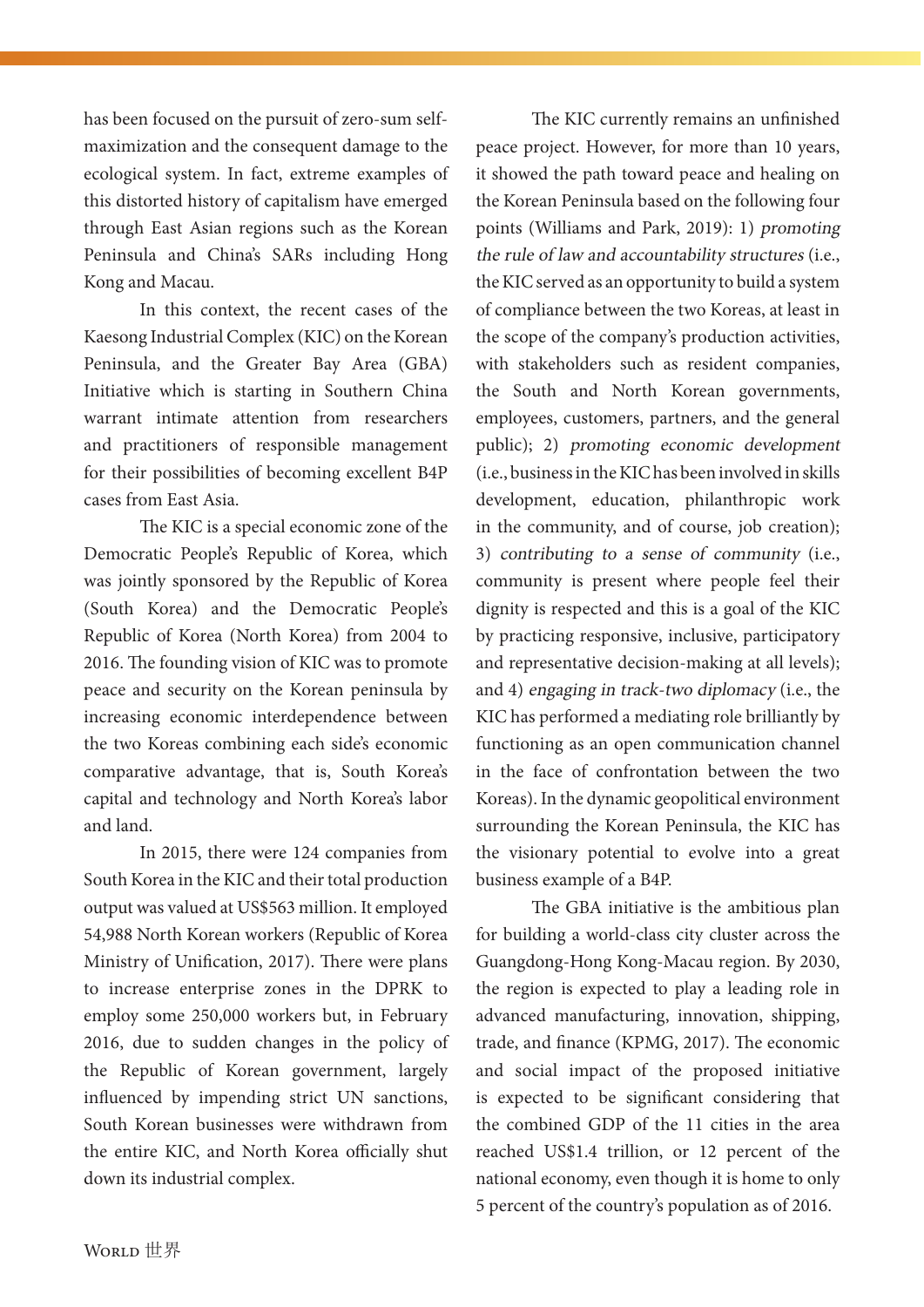In the framework of B4P, the GBA initiative can relieve social anxiety based on improved mutual trust and constructive collaboration in the business ecological system of the local community. In the case of Hong Kong, for example, it could be an opportunity to breathe new vitality with a vision of a future of peace and prosperity in a society that is experiencing the social unrest in 2019 and the crises of the Covid-19 pandemic one after another. In this respect, it is meaningful to pay attention to the process and performance of the GBA initiative from the perspective of B4P.

However, in reality, the GBA initiative, which is mostly focused on regional economic development, is judged to have relatively little awareness of its potential social impact. While discussions on economic development such as reform in taxation and finance system, and interindustry restructuring for the efficient movement of human, material, and financial resources within the region for the success of the project are being actively discussed (KPMG, 2020), there seems to be relatively less discussion on the effects of the GBA initiative on social integration of the region. Surprisingly, it is shown that the average of GBA Sustainable Business Index Score is lower than overall Hong Kong Sustainable Business Index Score by 10.97% (The Chinese University of Hong Kong, 2021).

Nevertheless, the GBA initiative can become a good and meaningful example of B4P. In fact, the ultimate mission of achieving economic prosperity based on social cohesion is the existential purpose of the GBA initiative. To this end, corporate leaders participating in the GBA initiative, as well as leaders from government and non-governmental organizations will be invited to review the B4P system model described in the previous section of this paper, and genuinely implement a set of strategic plans upon their respective situations. For interested business corporations willing to engage in strategic B4P management on specific agenda, the UN Global Compact's published guide titled 'Advancing the Sustainable Development Goals by Supporting Peace: How Business Can Contribute' offers the steps companies might take to be effective peacemakers (UNGC, 2015). These steps include: 1) Commit (i.e., having conviction why contributing to peace is important for business; 2) Assess (i.e., determining how to make a positive contribution to peace); 3) Define (i.e., setting goals for maximizing impact on peace); 4) Implement (i.e., monitoring and evaluating program and peace effectiveness; and 5) Communicate (i.e., reporting on impact and progress toward peace).

#### Concluding Remarks: A Path Forward

As a field of Social Science, Management has achieved remarkable growth and development in the fields of education and research over the past century. However, management education, which has contributed to the dominance of shareholder-centered capitalism along with the history of the Western industrial revolution and imperialism, could no longer be free from the responsibility of contributing to the zero-sum, self-centered and divided worldview that has caused the sustainability crisis facing humanity today.

In this historical context, most of the management education at East Asian universities is rooted in scientific management theory based on a mechanistic world view either actively or passively supported by the Western business schools. Now, the new management education in the 21st century should be based on responsible management education oriented towards the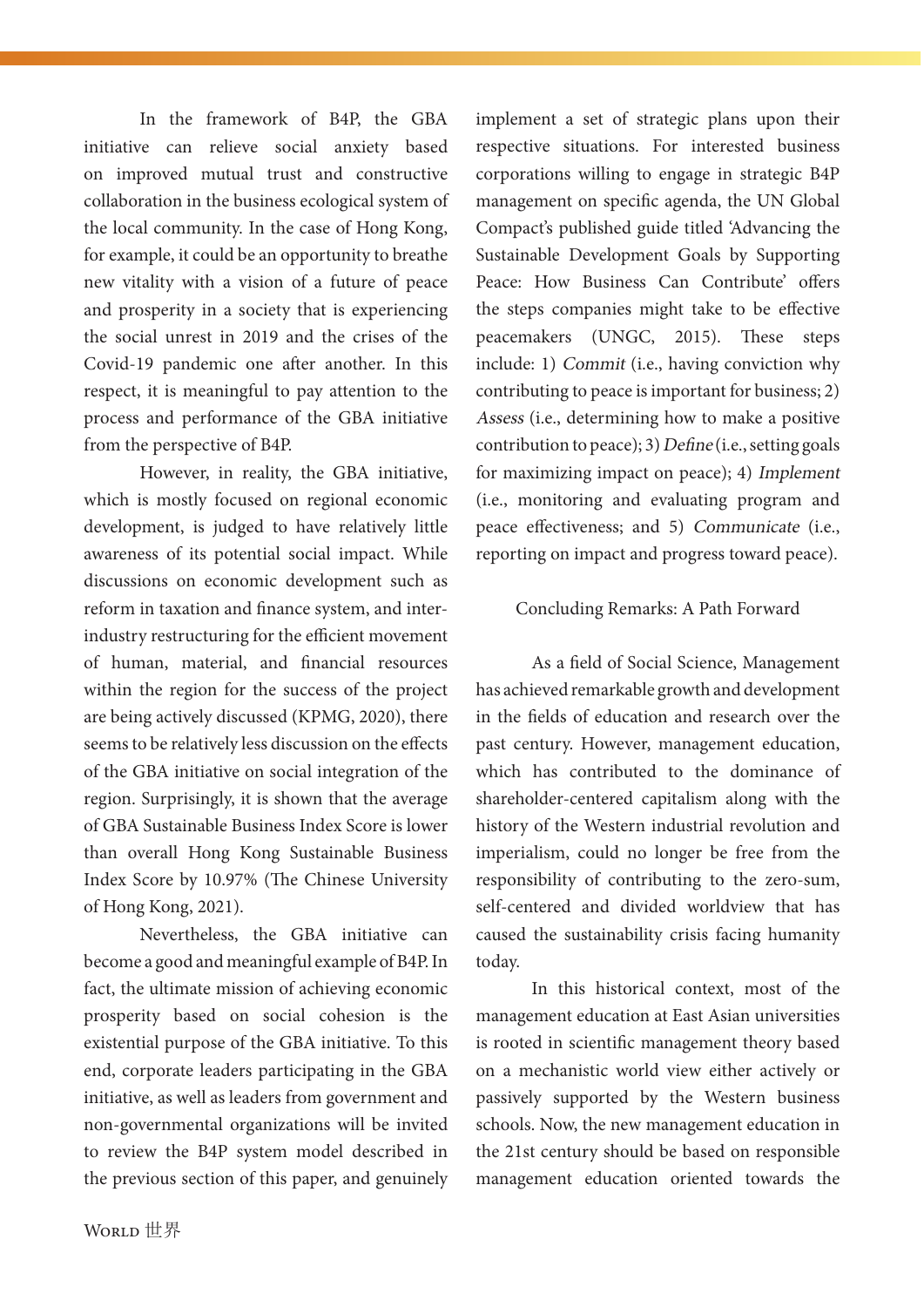vision of B4P. The new management education should start from the ecological conversion of teachers and learners, aware of a spiritual dimension. It is also the calling of business schools in East Asia of our time to evolve into a new paradigm of management education by combining with the traditional philosophy of life and ecological system of the East. Only when that happens, will Matthew Ricci's vision of Western modern studies' influence on the East (西學東 漸) be meaningfully absorbed as a true Eastern learning (東學).

 $\sim$ 

Stephen Yong-Seung Park, Professor and Director, Kyung Hee University School of Management, Institute for Peace through Commerce, Seoul, Korea